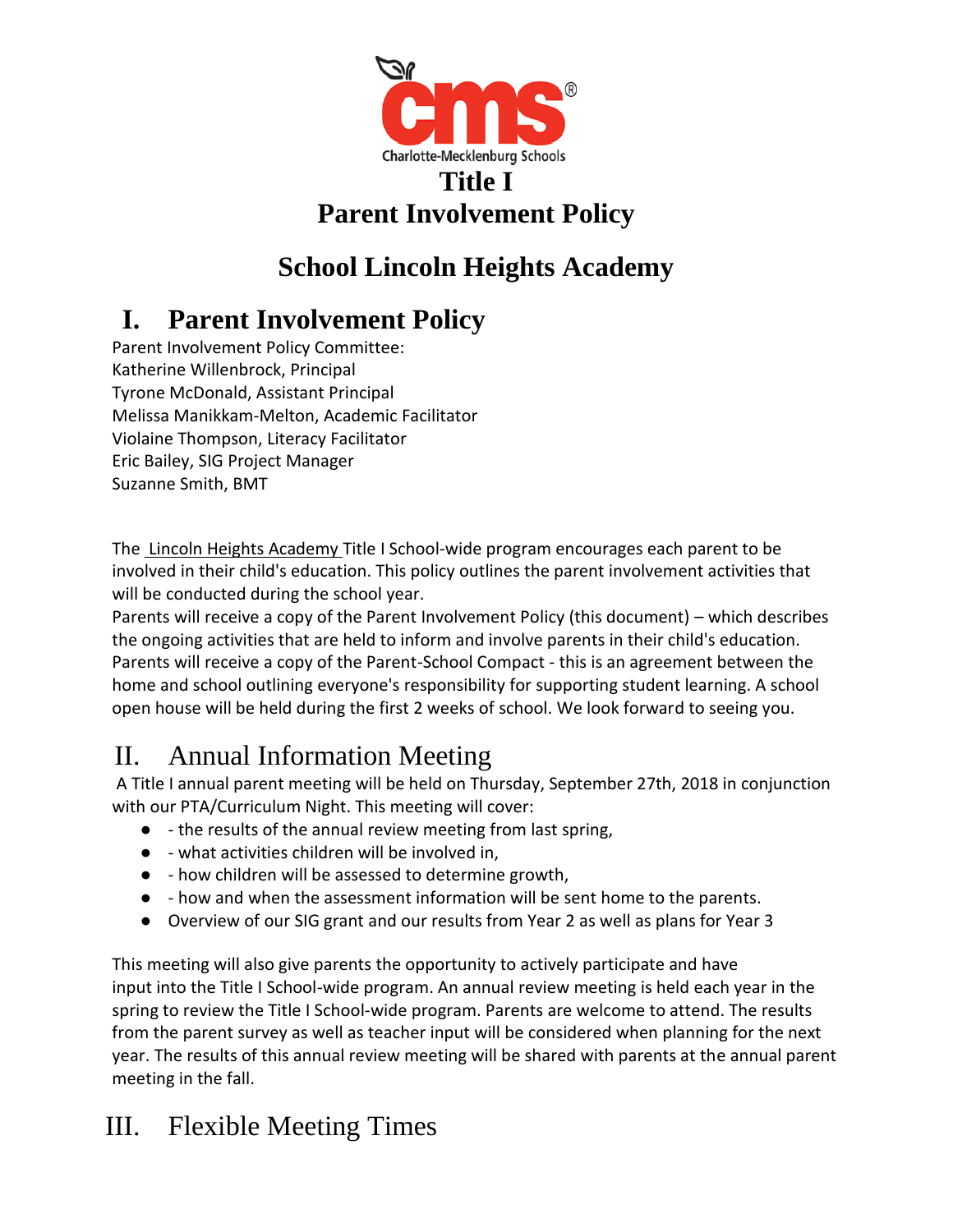Monthly newsletters, suggestions on how to work with your child, lists of good books to read with your child as well as other information will be sent home monthly to provide opportunity to train parents to help their children succeed in school. Parent-teacher conferences are scheduled for the end of 1st Quarter. Teachers will be available to review your child's progress and answer any questions you may have. A Parent Advisory Committee has been created due to feedback from all stakeholders and had meetings scheduled throughout the year. A survey will be given to parents in the spring of the year that will allow parents a chance to voice their feeling about the Title I School-wide program. We look forward to suggestions or recommendations from you that can help us improve our Title I program. We invite you to call the school or your child's teacher at any time during the year to ask any questions you may have or to schedule a visit or meeting. It is our hope that your children will have a wonderful experience learning at Lincoln Heights Academy.

#### IV Title I Part A Planning

All Parents s are invited to take part in our School Leadership Team meetings on the 1st and 3rd Tuesdays of the month. The calendar is posted on our website.

# **V. Parent Information and Opportunities**

#### **Parent Advisory Committee**

**(8:30 am-9:30 am)**

- **September 5, 2018**
- **October 3, 2018**
- **November 7, 2018**
- **December 5, 2018**
- **January 16, 2019**
- **February 6, 2019**
- **March 6, 2019**
- **April 3, 2019**
- **May 8, 2019**

**Family Engagement Night Dates (5:00 pm-7:00 pm):**

- **September 27, 2018 (Positive Action Kickoff/Self-Concept & Curriculum Night)**
- **October 25, 2018 Physical & Intellectual Positive Actions & Trunk or Treat**
- **November 15, 2018 Thanksgiving Dinner**
- **December 13, 2018 Holiday Gathering**
- **January 24, 2019**